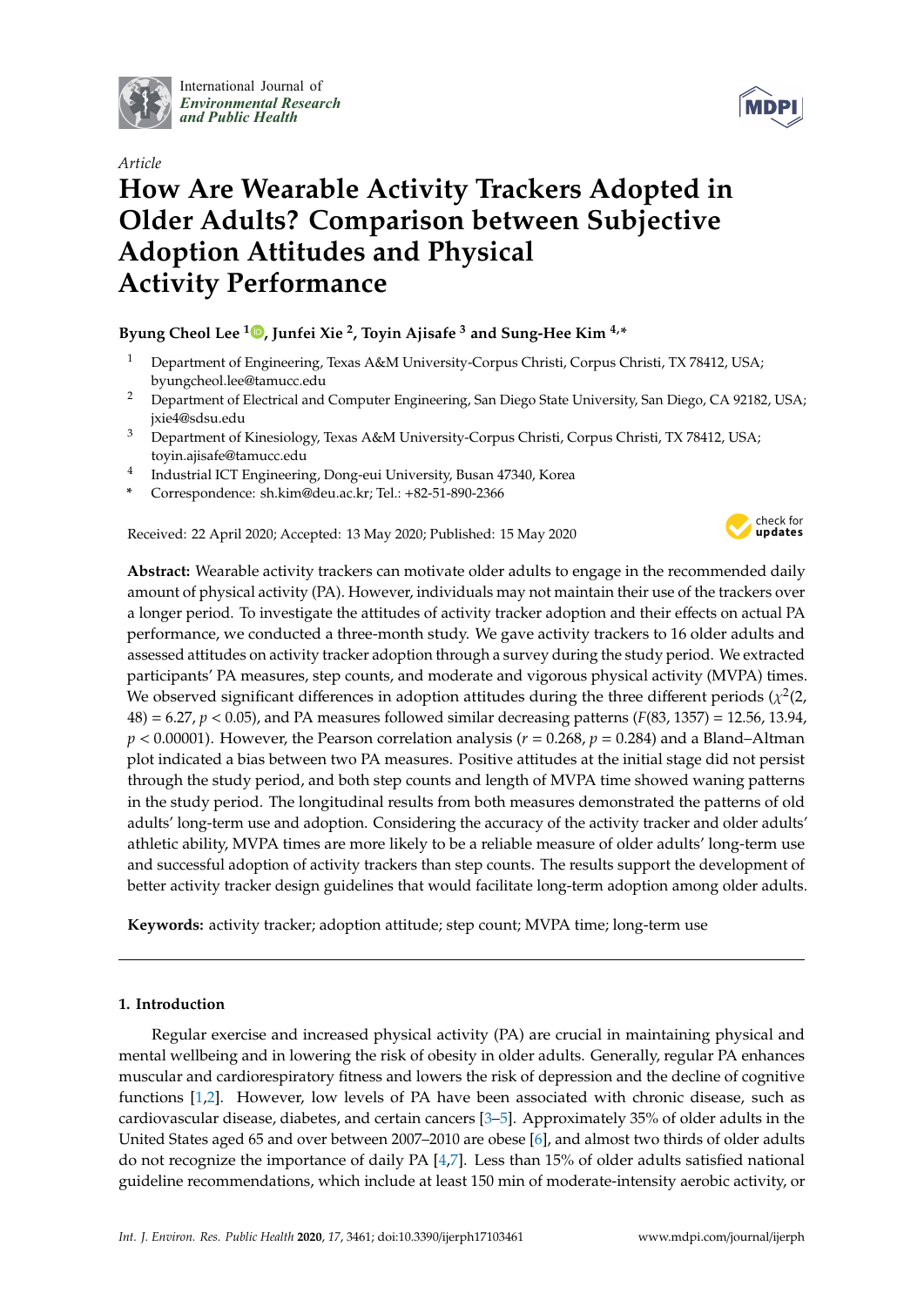75 min of vigorous-intensity aerobic activity and two or more days of muscle strengthening activities per week [\[8,](#page-10-7)[9\]](#page-11-0). A national survey of self-reported data illustrated that almost 84% of adults over 65 in the United States are physically inactive [\[10\]](#page-11-1). To mitigate these challenges, we need to develop better and more sustainable interventions and policies that encourage more regular exercise for older adults.

The step count and the amount of energy expenditure performing daily activities are associated with frailty levels [\[11\]](#page-11-2). Frailty is defined as a clinical condition wherein individual functional resources in physical, psychological or social domains is depleted [\[12\]](#page-11-3). Frailty makes older adults more vulnerable and susceptible to adverse health outcomes and mortality [\[13\]](#page-11-4). Physical frailty may increase the risk of physical disability, poor quality of life and even death [\[5\]](#page-10-3). Indeed, frail older adults spend more time in a condition of a sedentary lifestyle in comparison with healthy older adults [\[14\]](#page-11-5). In addition, previous longitudinal studies have found that older adults with lower physical activity levels have a higher risk of mortality than those with higher physical activity levels [\[15,](#page-11-6)[16\]](#page-11-7). Yamamoto et al. [\[17\]](#page-11-8) suggested that a high daily step count is associated with a lower risk of all-cause mortality in physically independent Japanese elderly people. They suggested that higher physical activity levels have preventive effects on all-cause mortality. Therefore, daily step counts can be a valid assessment of the level of physical activity in older adults' daily lives.

As a viable solution to promote PA in older adults, an activity tracker is suggested. The activity tracker is a relatively affordable pedometer that automatically records step counts and can provide instant feedback to users. Increasing the daily step counts can be a practicable approach to increase overall PA levels and reducing sedentary behavior [\[18,](#page-11-9)[19\]](#page-11-10). Thanks to advanced sensor technologies and data analysis techniques, various behavioral change techniques such as goal setting, social networking, feedback, and rewards are embedded in the activity tracker [\[20–](#page-11-11)[22\]](#page-11-12). It can also track longitudinal PA levels for each individual. This can enable healthcare professionals to tailor PA recommendations, thereby encouraging the maintenance of PA behavior.

Despite the advantages of an activity tracker, long-term adoption rates are still low. Herrmann and Kim reported that over 50% of activity tracker users stopped wearing them within six months, and less than 20% kept using them after six months [\[23\]](#page-11-13). Ledger and McCaffrey found that more than half of the users who purchased activity trackers abandoned them within the first two weeks, and approximately two thirds stopped tracking their activity records within six months [\[24\]](#page-11-14). These poor adoption patterns mirror those of older adults. The American Association of Retired Persons (AARP) reported that 75% out of 92 participants stopped using their activity trackers after a month, and only half indicated their intention to adopt activity trackers on a long-term basis [\[25\]](#page-11-15). Fox and Duggan [\[26\]](#page-11-16) found that less than 2% of respondents older than 65 have taken advantage of current activity logging or monitoring technology. Overall, one in three activity tracker users of all adult ages stop using the device within six months after purchase [\[24,](#page-11-14)[27\]](#page-11-17).

Prior research has suggested that discontinuing use of activity trackers is caused by complex and multidimensional aspects. Ridgers et al. [\[28\]](#page-11-18) concluded that activity trackers are generally evaluated positively in terms of effectiveness and feasibility, but more longitudinal research is needed to verify actual long-term adoption. Researchers have investigated the adoption of commercial activity trackers in older adults and discussed the adoption barriers mainly through qualitative measures such as experience, usefulness, ease-of-use, and attractiveness [\[29–](#page-11-19)[31\]](#page-12-0). Instead of simple design specifications or functional improvements to the device, researchers should examine the lack of interest in gathering exercise data, additional burdens while using trackers, and age-specific demands [\[32\]](#page-12-1). In addition to identifying the multidimensional factors leading to initial usage, less is known about how the adoption of an activity tracker directly affects PA levels [\[33](#page-12-2)[,34\]](#page-12-3). A thorough understanding of this relationship between attitudes and actual use could increase the researcher's ability to predict device use and facilitate long-term activity tracker use.

The goal of this study was to explore the adoption of activity trackers through comprehensive approaches: subjective measures by attitude surveys and performance measures by step counts and moderate and vigorous physical activity (MVPA) time analysis. In this study, we analyzed the following: (a) 16 older adults' longitudinal attitude patterns toward adopting the wearable activity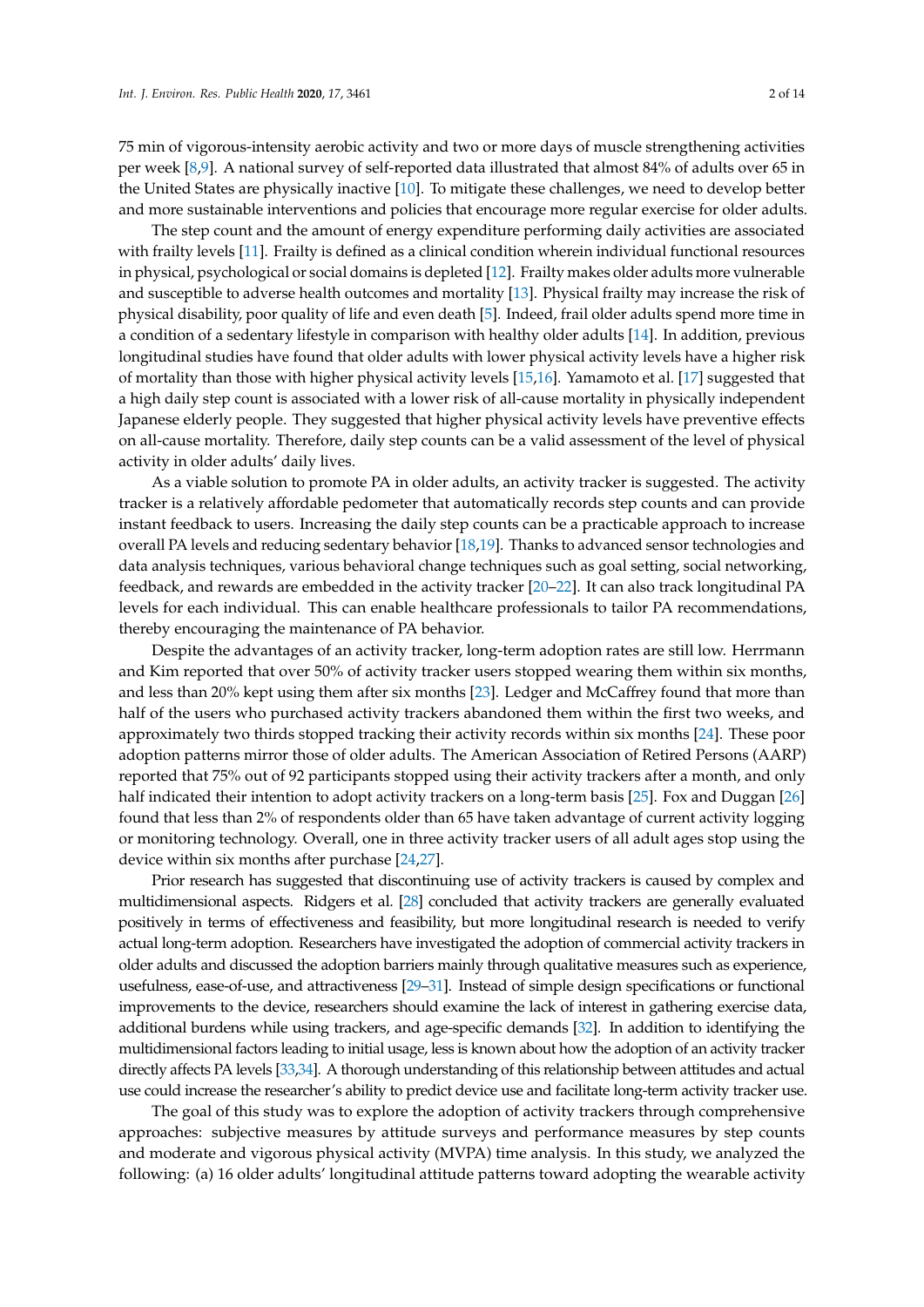tracker; and (b) the effects of the activity tracker use in the degree of PA level variation (step counts and MVPA time) over a three-month period. The results provide insight into acceptance over time of the activity tracker as well as perceived advantages and disadvantages in older adults. The results could guide effective deployment strategies to promote long-term use and maximize benefits. To date, no study has attempted to connect the variability of PA with long-term adoption attitudes and usage intentions. Examining attitudes and intentions about activity trackers over time and actual usage pattern analysis may be particularly valuable for uncovering both barriers to and facilitators of older adults' tracker adoption.

# **2. Materials and Methods**

#### *2.1. Participants and Anthropometric Data*

Participants of the current study were recruited from a local community fitness center in South Texas. Twenty older adults (14 females and 6 males) aged 65 to 77, were initially recruited but 16 participated. The inclusion criteria were that participants were over 65 years old, had no history of neurological disorders or other disabilities that could affect the subject's movements, and were in generally good health. Participants also needed to have a regular exercise regimen and no previous experience of using activity trackers.

Prior to participation, volunteers received a verbal and written explanation of the study's protocol and written consent was obtained. To determine whether volunteers were eligible to participate in this study, the Paffenbarger Physical Activity Questionnaire (PPAQ) [\[35\]](#page-12-4) and General Health History Questionnaire [\[36\]](#page-12-5) were administered. Their body weight (kg) and height (m) were measured in light clothing (e.g., shorts and t-shirt) and without shoes. From the measured weight and height, their body mass index (BMI) was calculated. The Texas A&M University–Corpus Christi Institutional Review Board approved the research protocol (44–19).

#### *2.2. Activity Tracker Adoption Survey Instrument*

We assessed the attitudes on activity tracker adoption three times, and we administered a survey questionnaire containing 36 questions that were measured on a 7-point Likert scale at the beginning (i.e., week 1), middle (i.e., week 7), and end (i.e., week 13) of the study. The survey was adapted from the survey scale developed for the individual adoption of healthcare wearable devices [\[37\]](#page-12-6). The original survey scale was empirically developed to assess the factors of individuals' adoption intentions toward healthcare wearable devices with the perspective of the privacy calculus model. The instrument assesses adoption attitudes and intentions using risk-benefit analysis between perceived privacy risk and perceived benefits. We modified some terms to make the survey more pertinent to the activity tracker adoption context.

The survey conducted psychometric tests by adopting the structural equation modeling (SEM) method to analyze the empirical data collected from 333 participants [\[37\]](#page-12-6). As main constructs, health information sensitivity, personal innovativeness in IT, legislative protection, perceived prestige, and perceived informativeness on individuals' perceived privacy risk were identified. The impacts of perceived informativeness and functional congruence on individuals' perceived benefits were also estimated. The survey suggested guidelines on improving policies to promote the adoption of wearable devices in the healthcare sector, delivering more effective healthcare services.

The reliability and validity of the survey items were evaluated by confirmatory factor analysis. Cronbach's  $\alpha$  scores for constructs ranged from 0.841 to 0.866, composite reliability value of each construct was higher than the threshold 0.6, and average variance extracted (AVE) of all constructs exceeded the recommended value 0.5. These metric values indicate sufficient reliability of the measurement model. In addition, validity was measured by content validity and construct validity. Since the variables in the survey were all derived from existing research, they exhibited good content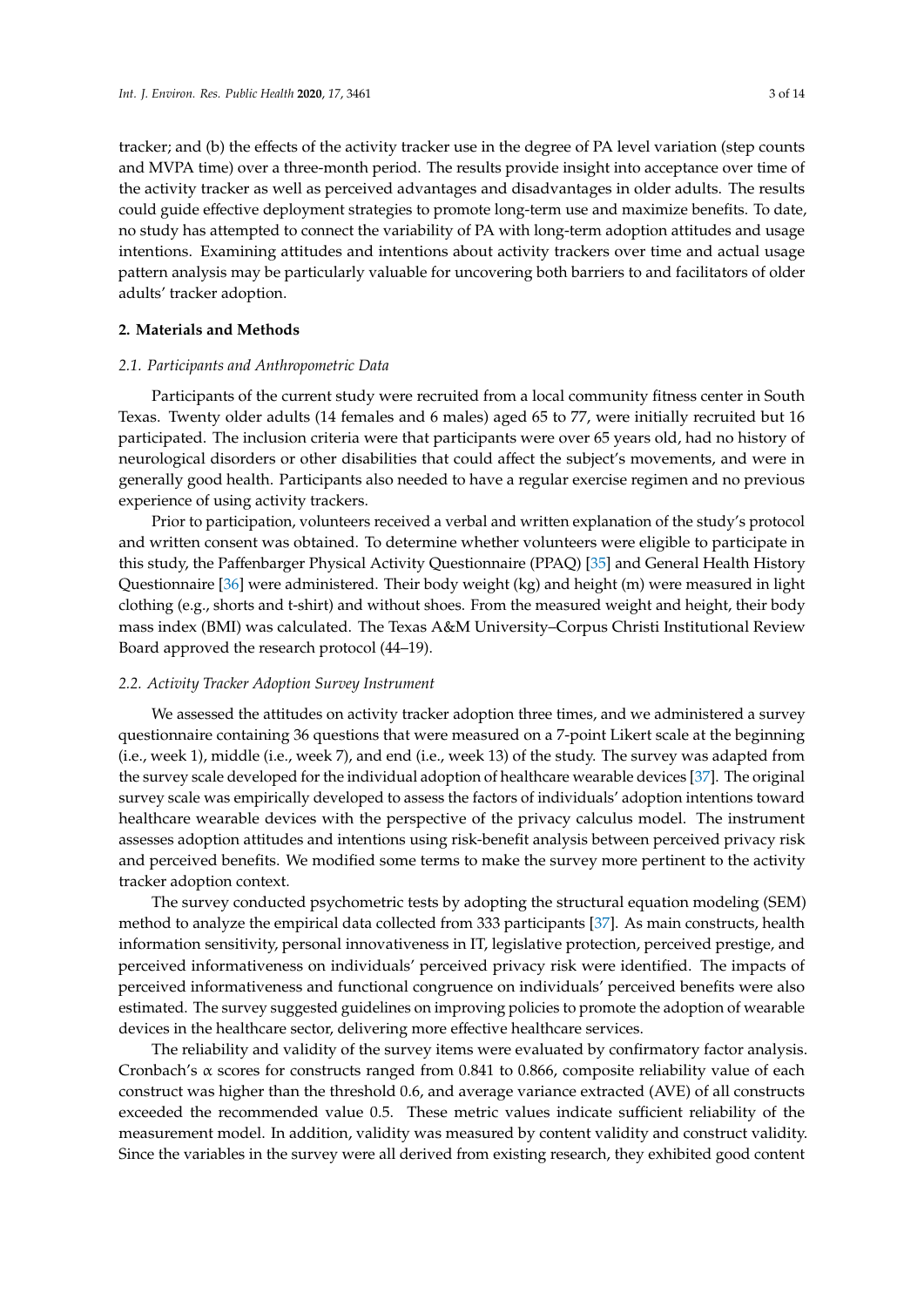validity. Convergent validity and discriminant validity were assessed by the item loading coefficient and the square root of AVE values, and the results indicated sufficient construct validity.

# *2.3. Activity Tracker Used in This Study*

For the activity tracker, we chose Withings Go, a wrist-worn device that can measure sleep patterns, steps taken, calories burned, elevation climbed, and distance travelled. The tracker can monitor and measure various activities (e.g., walking, running, swimming) and can record sleep quality and duration. It also provides distance data and calories burned using a manufacturer algorithm deployed via an ad hoc application programming interface (API).

The adoption and usability of the activity tracker can be heavily dependent on the specific model and/or brand of the activity tracker. We selected the Withings Go for this study due to its greater-than-6-month battery life and user-friendly interface. This precludes the need for charging or replacing the battery during the study period and only requires minimal controls to function. It also provides visualized data in a simple format to make reading and interpreting activity patterns easier for older adults. Furthermore, users can conveniently set activity goals using a mobile app.

# *2.4. Experiment Procedure*

After signing an informed consent agreement, the participants received an activity tracker with instructions developed by the research team on how to set up their daily step-count goal and how to use the tracker. The participants were asked to wear their trackers on their nondominant wrists for three months. They were instructed to avoid modification to their regular routine and frequently assess their comfort level.

During the following 13 weeks, the research team met with the participants every two weeks and transferred their PA data to the manufacturer's cloud storage. The research team provided support for device setup, including creating user accounts and familiarizing participants with basic functions and features.

#### *2.5. Data Analysis*

The responses from the activity tracker adoption survey were reported in means (M) and standard deviations (SD). Because of the limited number of participants and the lack of a normality condition, we conducted a Friedman test to assess the mean differences in ratings at the three evaluation periods. The Friedman test controls experimental variability among subjects, thus increasing the power of the test. Increased (or decreased) measurements in a subject provide the temporal variations of the adoption attitude in the overall study period. Dunn's test was administered as a post-hoc test, which compares the actual difference in the sum of ranks with the expected average difference.

We accessed step count and activity duration data using the manufacturer's API. For each participant during the study period, we obtained the number of steps achieved each day and the specific amount of time between the designated start and end times of activities as direct measures of tracker usage, and we used these data to estimate the mean daily step counts and activity durations. We assumed that participants had detached the tracker or did not exercise at all if their step counts were fewer than 500, which is less than the average daily step count for women over 85 years old [\[38\]](#page-12-7). Therefore, we excluded daily step counts of fewer than 500 from the analysis.

The MVPA time is defined as the time that a participant walks or runs more steps than the minimum MVPA step counts. We assumed that fewer step counts than the minimum step count were inactive or sedentary periods. The minimum MVPA step count was computed using the method by McMahon et al. [\[39\]](#page-12-8). MVPA times were measured by login data, and step counts were collected by the numbers recorded in the tracker API. In the analysis, we converted the participants' daily step count and average MVPA time to standardized variables to minimize the effects of individual differences. We calculated the standardized step count rate and standardized MVPA time rate per participant using the following formulae: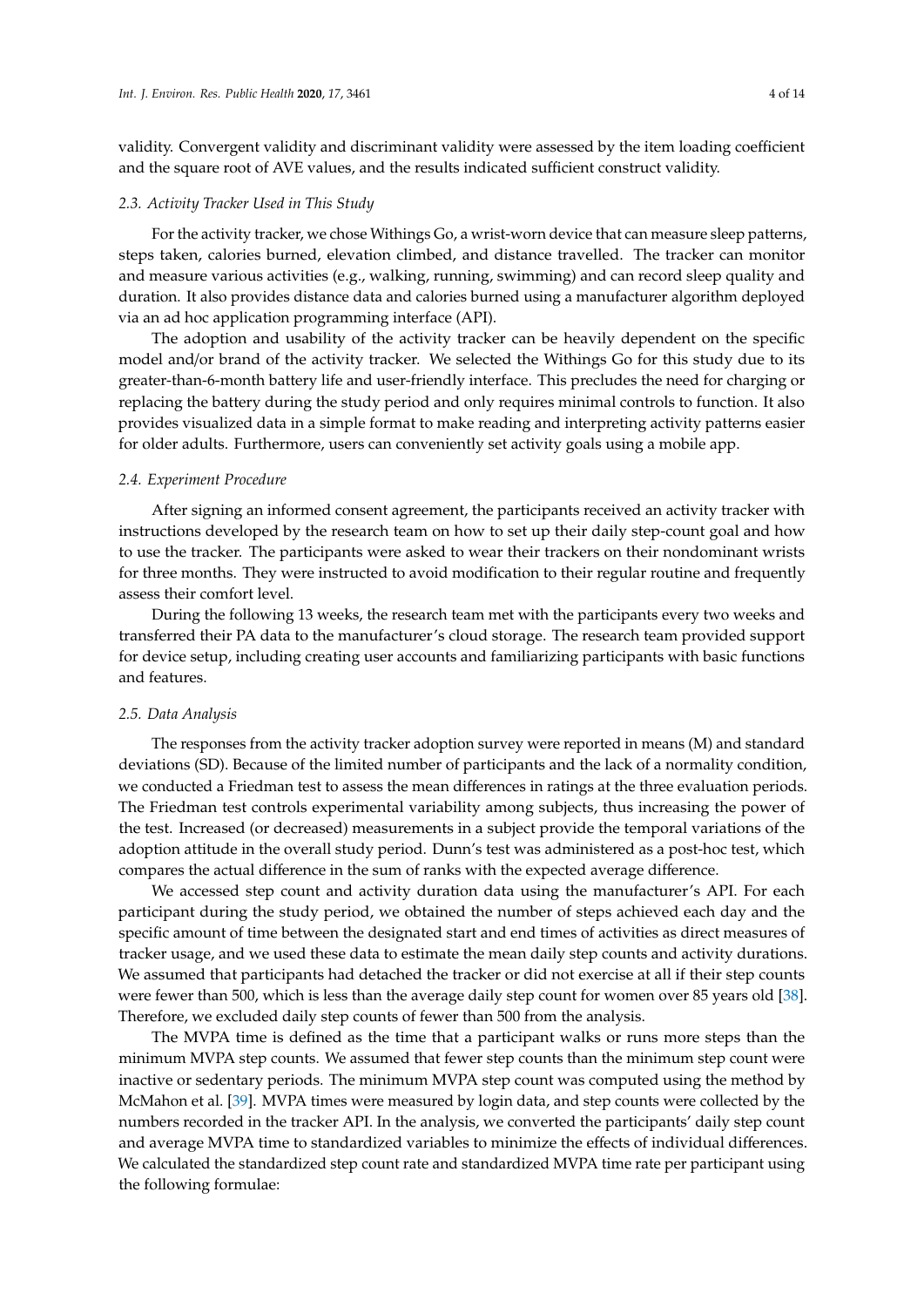| Standardized step count rate $=$ (daily step count $-$ average step count per |  |
|-------------------------------------------------------------------------------|--|
| participant)/average step count per participant                               |  |

Standardized MVPA time rate = (daily MVPA time − average MVPA time per participant)/average MVPA time per participant  $(2)$ 

We assessed variability in daily step counts and MVPA time in three ways. First, descriptive statistics (mean and standard deviation) of step counts and MVPA times by each participant were given to determine PA levels using the weekly exercise routines of the participants. Second, we used a one-way repeated ANOVA to compare the variance in standardized daily step count to the variance in MVPA time rates and examine the nature of the association between the two measures. Third, we constructed Bland–Altman plots to assess the agreement of two standardized measures by studying the mean difference and constructing limits of agreement [\[40\]](#page-12-9). Correlation studies the relationship between one variable and another, not the differences, and it is not recommended as a method for assessing the comparability between methods. With this technique, the mean error score and the 95% prediction intervals can be examined in graphical form. The measures that are in closer agreement will have a mean bias close to zero and tighter 95% prediction intervals. We conducted all statistical analyses with R, version 3.2.3.

#### **3. Results**

#### *3.1. Demographic Data*

Among the 20 eligible participants, 16 of them (80%) completed the three-month study. Four of the participants did not complete the study; two could not be contacted, and two dropped out because they found the trackers uncomfortable to wear. Characteristics of the participants are illustrated in Table [1.](#page-4-0) The rationale for recruiting active participants is that older adults who have a regular exercise regime without prior experience of activity tracker use would be more motivated to adopt activity trackers while being attuned to any shortcomings and challenges related to device usage. Additionally, some data points are missing due to a lack of device synchronization, device malfunctioning, and so on. As a result, 7.8% of the overall data points have been discarded for these reasons.

<span id="page-4-0"></span>

|                 | Male             | Female           |
|-----------------|------------------|------------------|
| Age (years)     | $67.5 \pm 2.5$   | $71 \pm 6$       |
| Height (cm)     | $175.8 \pm 6.7$  | $164.6 \pm 5.9$  |
| Weight (kg)     | $81.7 \pm 5.77$  | $69.1 \pm 5.45$  |
| BMI $(kg/m2)$   | $26.47 \pm 3.78$ | $25.34 \pm 3.79$ |
| Race            |                  |                  |
| Caucasian/White | 2                | 4                |
| Hispanic        | 4                | 5                |
| <b>Black</b>    |                  |                  |
|                 |                  |                  |

**Table 1.** Demographic characteristics of participants  $(N = 16)$ .

We evaluated participants' physical activity readiness using PPAQ, a short, self-reported questionnaire that measures participation in leisure-time physical activity [\[41\]](#page-12-10). On average, participants reported their health as good or very good, and they engaged in various PA at a normal rate (2 to 3 mph) daily. Overall, 12 participants indicated that they regularly engaged in vigorous activities such as digging in the garden, strenuous sports, sustained swimming, brisk walking, and bicycling on hills. The remaining participants were involved in frequent light activities such as office work, driving a car, strolling, and personal care. All participants enjoyed seasonal sports and recreational events other than regular exercise classes at the fitness center.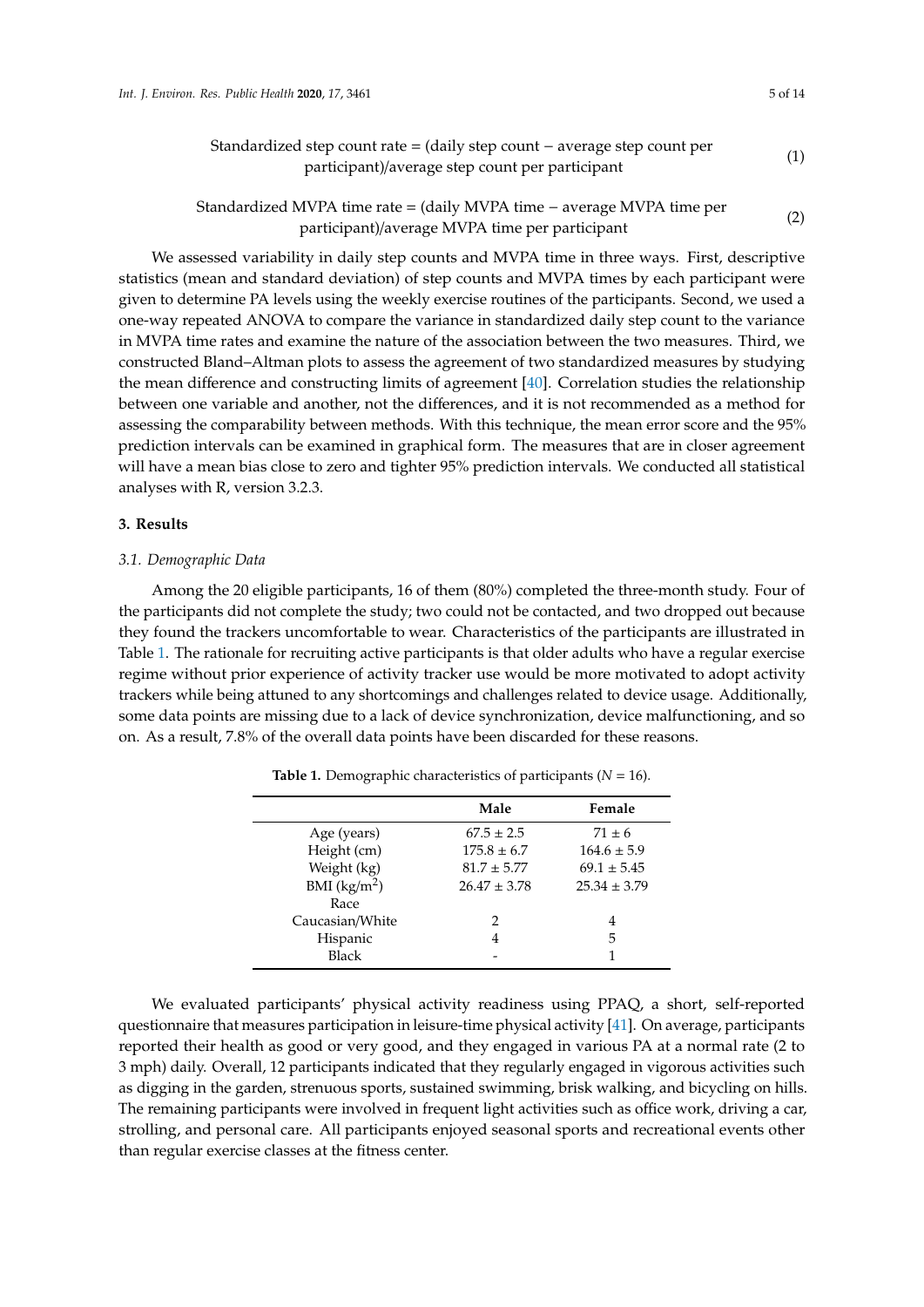# *3.2. Activity Tracker Adoption Attitudes Survey*

Table [2](#page-5-0) presents the tracker adoption survey results. Ten constructs were categorized into PA data privacy functions (health information sensitivity, legislative protection, perceived privacy risk) and benefits of using an activity tracker (personal innovativeness, perceived informativeness, functional congruence, perceived benefit, perceived prestige, adoption intention, and actual adoption behavior). The survey results indicated that participants were less concerned about the privacy risk of PA data  $(M = 3.78, SD = 1.10)$ , recognized perceived functions and benefits well  $(M = 3.78, SD = 1.10)$ , and showed positive adoption intention and behaviors (*M* = 3.78, *SD* = 1.10). Most participants were aware of health information sensitivity and did not consider PA data from the activity trackers as sensitive personal health information. Thus, they were comfortable with disclosing simple PA data to an external agent. Particularly, the appropriate legislative protection of their health data was considered as a facilitator for the adoption of wearable health monitoring devices (*M* = 5.29, *SD* = 1.43). Participants understood the benefits and values of activity tracker use well, and they showed positive attitudes toward device adoption  $(M = 3.78, SD = 1.10)$ .

<span id="page-5-0"></span>

| Constructs                           | <b>Survey Items</b>                                                                                                                                  | Beginning<br>(1st Week) | Middle<br>(7th Week) | Ending<br>(13rd Week) |
|--------------------------------------|------------------------------------------------------------------------------------------------------------------------------------------------------|-------------------------|----------------------|-----------------------|
| Health information<br>sensitivity    | I feel comfortable with the type of health information the activity tracker<br>request from me.                                                      | 6.5(1.43)               | 6.1(1.29)            | 6.2(1.52)             |
|                                      | I do not feel the activity tracker gathers highly personal health information<br>about me.                                                           | 6.1(1.79)               | 5.9(1.95)            | 6.0(1.66)             |
|                                      | The health information I should provide to the activity tracker is not<br>sensitive to me.                                                           | 5.9 (1.49               | 5.7(1.36)            | 5.8(1.55)             |
| Legislative protection               | I believe that I would be protected from the misuse of my physical activity.                                                                         | 5.3 (1.89)              | 5.7(1.36)            | 5.6 (1.67)            |
|                                      | I believe that the practices of how activity trackers collect, use, and protect<br>my private health information should be governed and interpreted. | 5.7 (1.55)              | 5.5(1.78)            | 5.4 (1.88)            |
|                                      | I believe that the violation of the health information I provided to activity<br>trackers should be able to be addressed.                            | 4.5(1.33)               | 4.4(1.40)            | 4.5(1.39)             |
| Perceived privacy risk               | It would be assured to disclose my physical activity information to activity<br>tracker vendors.                                                     | 4.6 (1.75)              | 4.7(1.56)            | 4.5(1.65)             |
|                                      | There would be low potential for loss associated with disclosing my<br>physical activity information to activity tracker vendors.                    | 3.9 (1.28)              | 3.7(1.58)            | 3.7(1.62)             |
|                                      | There would not be much uncertainty associated with giving my physical<br>activity information to activity tracker vendors.                          | 4.3 (1.44)              | 4.4(1.51)            | 4.5(1.29)             |
| Personal innovativeness              | If I heard about a new technology, I would look for ways to experiment<br>with it.                                                                   | 4.9 (1.62)              | 4.7(1.54)            | 4.7(1.77)             |
|                                      | Among my peers, I am usually the first to try out new technologies.                                                                                  | 4.9 (1.62)              | 3.8(1.51)            | 3.9(1.66)             |
|                                      | In general, I like to experiment with new technologies.                                                                                              | 3.7 (1.71)              | 3.8(1.44)            | 3.6(1.52)             |
| Perceived<br>informativeness         | Activity trackers are good sources of personal health information.                                                                                   | 5.8 (1.89)              | 4.5(1.21)            | 3.9(1.37)             |
|                                      | Activity trackers supply relevant health information.                                                                                                | 5.9 (1.78)              | 4.3(1.32)            | 4.0(1.41)             |
|                                      | Activity trackers are informative about my personal health information.                                                                              | 5.8 (1.73)              | 4.3(1.29)            | 3.5(1.38)             |
| Functional congruence                | Activity trackers are (expected to be) comfortable.                                                                                                  | 5.0(1.69)               | 3.7(0.98)            | 3.4(0.75)             |
|                                      | Activity trackers are (expected to be) durable.                                                                                                      | 5.8 (1.47)              | 5.0(1.35)            | 4.5(1.33)             |
|                                      | Activity trackers are (expected to be) priced appropriately considering<br>their quality.                                                            | 5.2(1.52)               | 5.0(1.60)            | 4.6(1.48)             |
| Perceived benefit                    | Using an activity tracker would improve my access to my health<br>information.                                                                       | 5.6 (1.31)              | 4.8(1.33)            | 4.7(1.24)             |
|                                      | Using an activity tracker would improve my ability to manage my health.                                                                              | 5.7 (1.49)              | 5.1(1.39)            | 4.8(1.47)             |
|                                      | Using an activity tracker would improve the quality of my healthcare.                                                                                | 4.8 (1.29)              | 4.2(1.30)            | 4.0 (1.37)            |
|                                      | I will be able to achieve most of the health goals that I have set.                                                                                  | 5.5 (1.77)              | 3.0(1.04)            | 2.4(0.85)             |
| Adoption<br>intention(Self-efficacy) | I can obtain desirable health outcomes that are important to me by activity<br>tracker use.                                                          | 4.9 (1.48)              | 3.1(1.25)            | 2.7(0.89)             |
|                                      | I am confident that I can exercise effectively with an activity tracker.                                                                             | 5.1 (1.25)              | 3.2(1.07)            | 2.7(0.77)             |
| Actual adoption<br>behavior          | I use an activity tracker to stay on the path of healthy living.                                                                                     | 5.3(1.30)               | 4.2(1.13)            | 3.4(0.91)             |
|                                      | I often use an activity tracker to get health information.                                                                                           | 4.7 (1.33)              | 3.2(0.96)            | 2.6(0.76)             |

**Table 2.** Integrated Activity Tracker Adoption Survey Scale Results (mean (SD).

7 Likert scale was used (7: Strongly agree, 6: Agree, 5: Somewhat agree, 4: Neutral, 3: Somewhat disagree 2: Disagree, 1: Strongly disagree).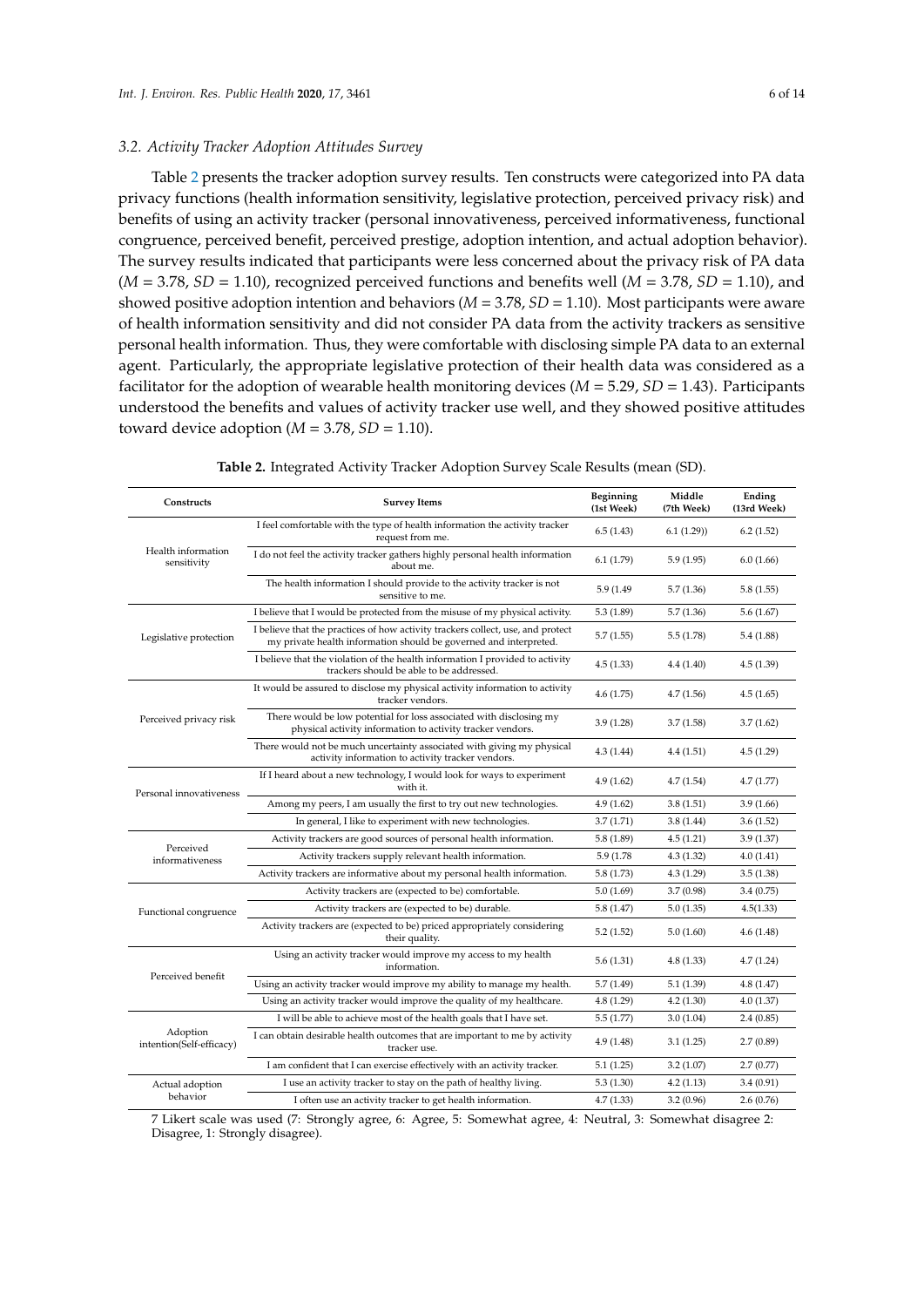The non-parametric Friedman test and post-hoc Dunn's test of differences among repeated measures of overall survey responses showed that temporal patterns were mixed, and significant periodic differences existed ( $\chi^2$ (2, 48) = 5.77,  $p$  = 0.0559). Specifically, participants' concerns about the privacy of their activity data (health information sensitivity, legislative protection, and perceived privacy risk) were not notably decreased after they began using the activity tracker ( $\chi^2$ (2, 48) = 5.51,  $p = 0.064$ ;  $\chi^2(2, 48) = 5.48$ ,  $p = 0.0065$ ;  $\chi^2(2, 48) = 5.21$ ,  $p = 0.074$ , respectively). However, the responses regarding personal innovativeness, perceived informativeness, and functional congruence showed a decreasing pattern ( $\chi^2(2, 48) = 6.12$ ,  $p < 0.05$ ;  $\chi^2(2, 48) = 6.20$ ,  $p < 0.05$ ;  $\chi^2(2, 48) = 7.34$ ,  $p < 0.05$ , respectively). The initial positive response about adoption intention and actual adoption behavior was not maintained throughout the entire study period ( $\chi^2(2, 48) = 7.67$ ,  $p < 0.05$ ;  $\chi^2(2, 48) = 6.19$ ,  $p < 0.05$ , respectively).

# *3.3. PA Performance Metrics*

Each participant's step count and MVPA time data are presented in Figure [1.](#page-6-0) The mean number of daily steps averaged over all participants is 5,705 (*SD* = 1770), and the average MVPA time is 25.46 (*SD* = 10.35) min per day. This amount is higher than the average daily steps for their age groups suggested by the National Health and Nutrition Examination Survey (average 3733 steps). The average MVPA time is more than 150 min per week, which is the recommended amount for healthy *adults* [\[30,](#page-12-11)[31\]](#page-12-0).

<span id="page-6-0"></span>

**Figure 1.** Averages of daily step counts and moderate and vigorous physical activity (MVPA) times **Figure 1.** Averages of daily step counts and moderate and vigorous physical activity (MVPA) times for each participant.

Figure [2](#page-7-0) illustrates two PA measures: the standardized change rates of daily step counts and Figure 2 illustrates two PA measures: the standardized change rates of daily step counts and MVPA times by seven-day moving averages for all participants. We used a seven-day moving average because normally people's PA has a weekly cycle. We conducted a one-way, repeated measures ANOVA to compare the effect of activity tracker adoption on these standardized change rates. The results showed that the activity tracker adoption elicited statistically significant differences in both measures over the course of the study ( $F(83, 1357) = 12.56$ ,  $p < 0.00001$ : standardized step count rates,  $F(83, 1357) = 13.94$ , p < 0.00001: standardized MVPA time change rates), which shows that both MVPA time and step counts were significantly varied in the study period and the patterns followed similar waning patterns to survey outcomes.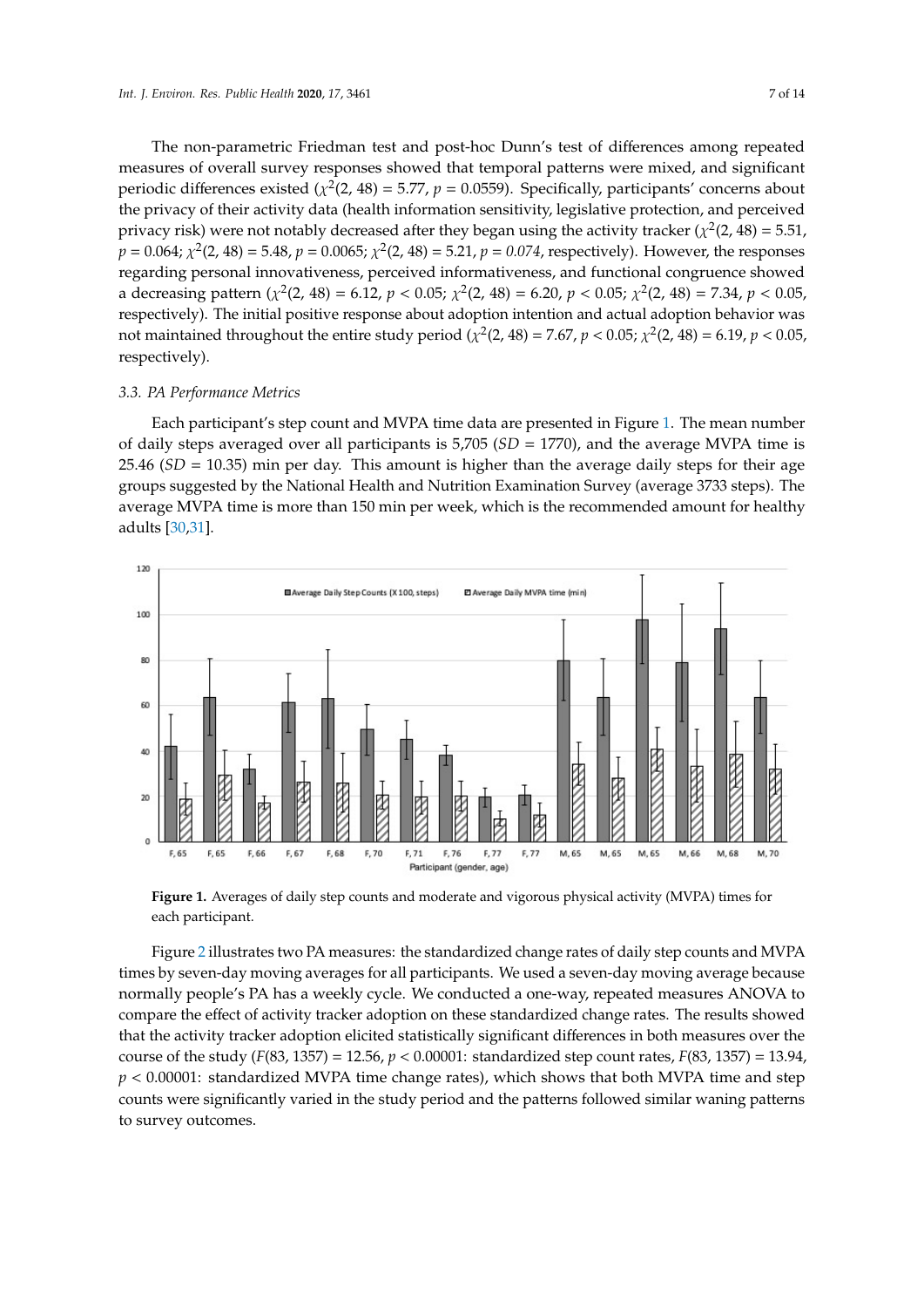<span id="page-7-0"></span>

**Figure 2.** Standardized step count rate and Standardized MVPA time rate. **Figure 2.** Standardized step count rate and Standardized MVPA time rate.

We conducted the Pearson correlation analysis in order to identify the relationship between the two standardized rates. The analysis did not provide the evident correlation between the two measures ( $r = 0.268$ ,  $p = 0.284$ ). As a further assessment of the agreement and comparability between two measures, we drew a Bland–Altman plot for the statistical behaviors of the difference between two measures, we drew a Bland–Altman plot for the statistical behaviors of the difference between standardized rates and means of standardized rates (see Figure [3\).](#page-7-1) The Bland–Altman plot showed standardized rates and means of standardized rates (see Figure 3). The Bland–Altman plot showed agreement between two standardized rates by constructing limits of agreement [40]. The plot showed agreement between two standardized rates by constructing limits of agreement [\[40\]](#page-12-9). The plot showed the bias and a range of agreement, within which were 95% of the differences between the two rates. The bias is not significant, however, because the line of equality is within the confidence interval of The bias is not significant, however, because the line of equality is within the confidence interval of the mean difference, which could define whether the agreement interval was sufficiently narrow. Figure [3](#page-7-1) illustrates the bias and range of agreement, within which were found 95% of the differences between one measurement and the other. It indicated that the bias is significant, because the line of equality is not within the confidence interval of the mean difference.

<span id="page-7-1"></span>

**Figure 3.** Bland–Altman diagram for deference between standardized rates (mean = −0.16%, standard deviation (s) = 3.76%) Dotted line represents the regression line (y =  $1.2714x - 0.0119$ ). **Figure 3.** Bland–Altman diagram for deference between standardized rates (mean = −0.16%, standard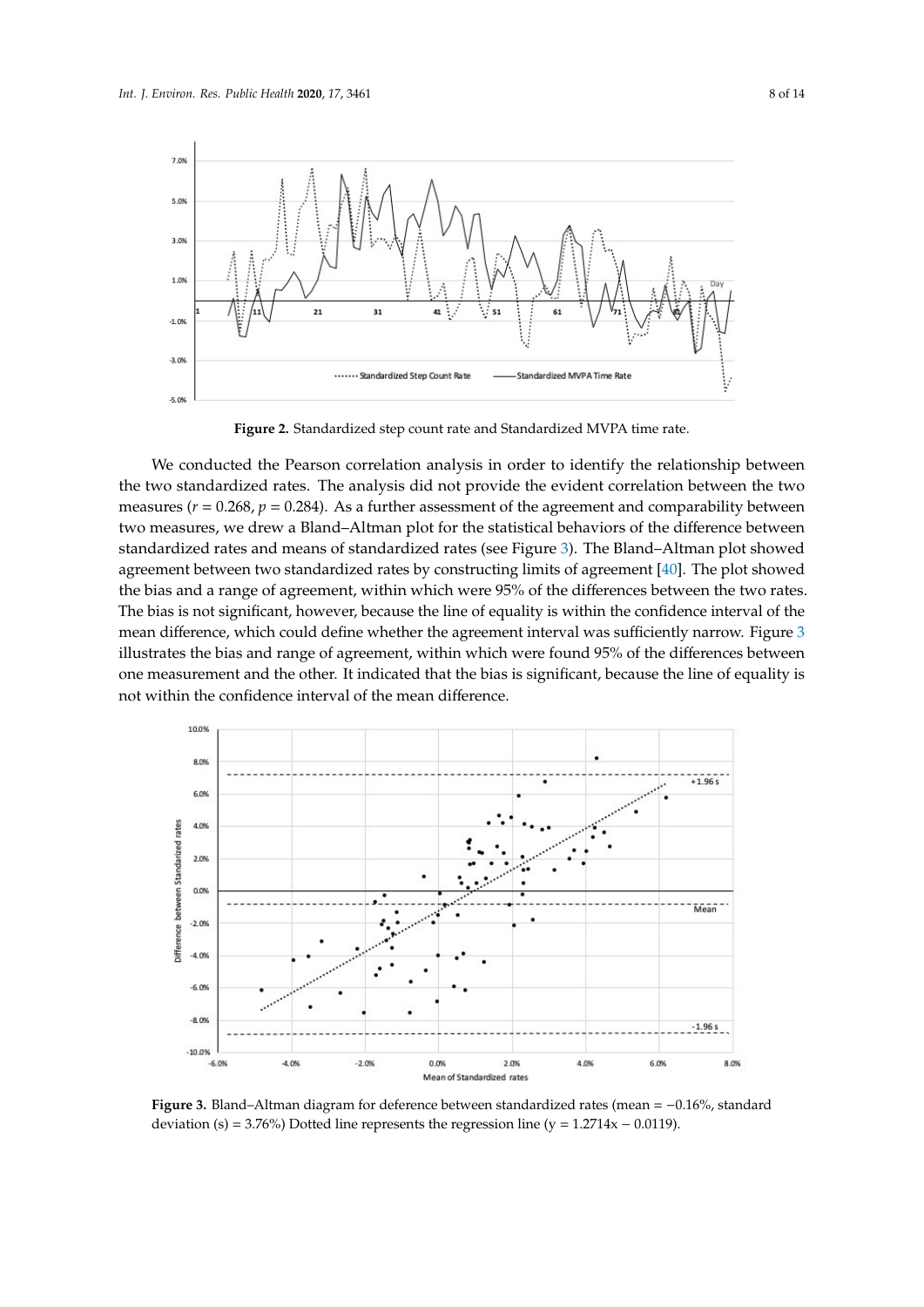# **4. Discussion**

#### *4.1. Waning Patterns of Adoption Attitudes and PA Performance*

In this study, we examined active seniors' subjective attitudes toward the adoption of the activity tracker, and PA performance (daily step counts and MVPA times) to understand the long-term effects of device adoption. Given that the participants were novice users of activity trackers, we assumed that the continuous use of the activity trackers might increase the participants' step counts and MVPA times. Although some cyclical patterns of PA performance were observed, initial increases in PA performance could not be maintained across the study period. The survey results also confirmed these decreasing patterns. The participants showed positive initial attitudes on activity tracker adoption, and they were willing to share their PA records with others without reluctance. However, these positive adoption attitudes were not maintained, except for privacy-related constructs. These patterns indicate that the participants lost motivation and interest in the active use of the devices over a protracted period and disregarded the benefits of long-term use.

The waning patterns are more evident in self-efficacy items in the survey responses. Among various measured attitudes, self-efficacy has been known to be the most consistent predictor of both the adoption of activity trackers and PA maintenance  $[21,42]$  $[21,42]$ . The waning patterns in self-efficacy items mean that simply providing an activity tracker would not be enough to make participants more active. This finding strengthens the importance of having a tailored self-efficacy intervention, such as offering individualized goal setting that enables a gradual increase in activity levels or developing self-regulatory skills to meet minimum daily exercise time goals [\[43,](#page-12-13)[44\]](#page-12-14).

Another major cause of the waning patterns is the novelty effect. The novelty effect has been defined as a person's subjective response to technology usage, not the pattern of usage that will persist over time as the product ceases to be new to initial users [\[45\]](#page-12-15). A prior study noted that, as the novelty effect diminishes, many users stop using new technologies [\[46\]](#page-12-16). The survey results identified participants' positive attitudes and their intentions related to the activity trackers at the beginning of usage, but this confidence waned as they became familiar with their devices. Furthermore, the novelty of activity trackers may negatively influence adoption behaviors because the participants are often reluctant to change routine behaviors. In addition, novelty may not be enough of an incentive to increase step counts. When using a new technology requires the implementation of radical changes in current behaviors, its adoption can be negatively affected. The underlying causes for these issues were that the new devices did not meet users' expectations, the information provided by the devices was deemed to not be beneficial, and the maintenance required effort [\[46\]](#page-12-16).

# *4.2. Di*ff*erent Onset and Duration of PA Performance Metrics*

Interestingly, although the Bland–Altman plot confirmed both measures are valid for assessing PA levels, they showed distinctive cyclic patterns. The correlation between the two parameters is low, and there is a clear trend in the BA plot, meaning they are not interchangeable. Step counts increased in earlier periods, and MVPA times arose and lasted longer in later periods. The ANOVA and the Pearson correlation result also verified that step counts and MVPA times showed different patterns (i.e., onset timing and increased durations) over a longer duration of activity tracker adoption. Earlier onset of step count increases implied that participants are more likely to increase their step count when motivated by the adopted activity tracker. Overall, step counts measure overall PA performance, but MVPA time provides more exercise-oriented PA measurements.

Generally, step count has been used as a major indicator of PA levels [\[47](#page-12-17)[–49\]](#page-12-18). Achieving a daily step count goal is recommended not only for positively influencing individual physical health, but also for improving self-efficacy and cognitive well-being [\[47\]](#page-12-17). However, the accuracy of activity trackers is disputable, and several studies have reported the validity of assessing step counts [\[50,](#page-13-0)[51\]](#page-13-1). Some studies have found a strong reliability of step counting in activity trackers [\[52\]](#page-13-2), but others have questioned their accuracy, even in ambulatory settings [\[53\]](#page-13-3). When comparing MVPA times, it is not apparent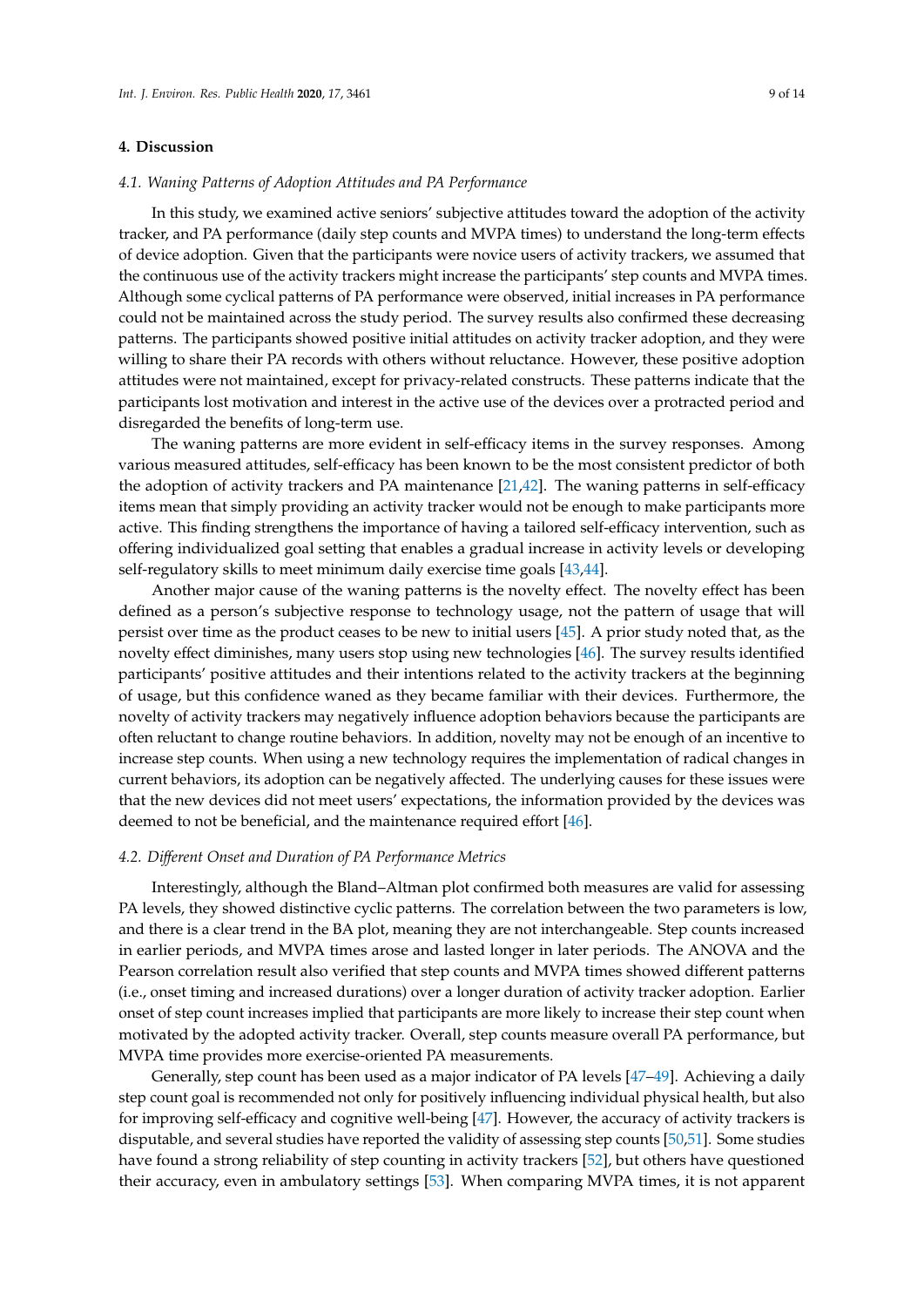whether daily step counts would have a positive motivational effect over a long-term period. Given that a majority of activity tracker studies are short term [\[49\]](#page-12-18), we can expect a temporary PA increase due to the novelty of wearing an activity tracker and the participants' striving to achieve step count goals.

These distinctive patterns of two parameters demonstrate the unique features of older adults' activity tracker adoption. Considering older adults' slow walking/running speed, irregular stride, and more sedentary time, step counts would not be an appropriate indicator of activity tracker adoption. Due to inaccurate measurements of stride length and step counts, MVPA based on energy expenditure may lead to an appropriate exercise and PA recommendation [\[54\]](#page-13-4). Midorikawa et al. [\[55\]](#page-13-5) suggested that relationships between PA intensity and step counts are different between locomotion and the other types of PA, and step counts do not assess various types of PA other than locomotion. While the step counts show the limited activity data focusing on walking, running and some other cardiovascular exercises, PA intensity based on activity periods may reflect more effective patterns of activity tracker use, particularly for older adults. Health benefits of older adults depends not just on the number of steps but on total energy expenditure due to physical activity. In addition, MVPA times make it easier to track the recommended guidelines, which is shown as the time of moderate-intensity aerobic activity or vigorous-intensity aerobic activity.

# *4.3. Strengths and Limitations of the Study*

This study has several strengths. The longitudinal design furnished data at different time points, thereby providing more analytic windows than a cross-sectional design would. Because the participants routinely exercised, they were likely to be motivated and appreciated the potential benefits of using an activity tracker. These characteristics probably positioned them to identify explicit adoption patterns and other issues related to activity tracker usage. The participants had no prior experience using activity-tracking devices. Presumably, they had no biases regarding activity tracker adoption. Our results suggested that a relationship exists between subjective adoption attitudes and PA measures, including daily step counts and MVPA times over a long-term period. These two measures provide meaningful insights of actual tracker adoption outcomes in PA amounts and levels.

The limitations of this study include its small sample size and group homogeneity (i.e., active adults). These may preclude the findings from being generalizable to the larger population of older adults. Therefore, the results should be considered exploratory and interpreted with caution because they are intended to evaluate feasibility, rather than to formally test hypotheses or provide generalizable knowledge. These issues may also affect the reliability of the information from the survey instruments. The sample size considered for evaluation is limited, and future studies should consider performing a complete evaluation on a larger group of participants.

Additionally, skepticism regarding the accuracy of activity trackers and their ability to capture various physical activities was another major barrier to adoption and activity tracker use. Activity trackers cannot capture all types of activities including bicycling and swimming due to the nature of the accelerometers used in the devices for tracking activity. Commercially available devices significantly overestimate or underestimate total activity [\[56\]](#page-13-6). Measures of total daily energy expenditure and MVPA were less accurate. Much variability was reported among the measurement accuracies across the devices [\[57\]](#page-13-7).

The design and functions of the activity tracker used in this study are not optimized for older adults' use. Though participants demonstrated high-level adherence over daily long-term use, there are possible errors in converting sensor signals to quantify step counts or to record the onset and completion time of activities. Activity trackers need to have acceptable accuracy, especially for measuring step counts, MVPA, and heart rates [\[58\]](#page-13-8). In addition, older adult-oriented designs, functional features, and usefulness are required to motivate older adults to use activity trackers to help them increase PA [\[59](#page-13-9)[,60\]](#page-13-10). As a viable approach, Magistro et al. [\[61\]](#page-13-11) suggested a step detection algorithm that is specifically designed to be sensitive to slow-speed ambulation, which is typical of older adults. An activity tracker that is tailored to older adults' demands and capability is necessary to further explore the usability,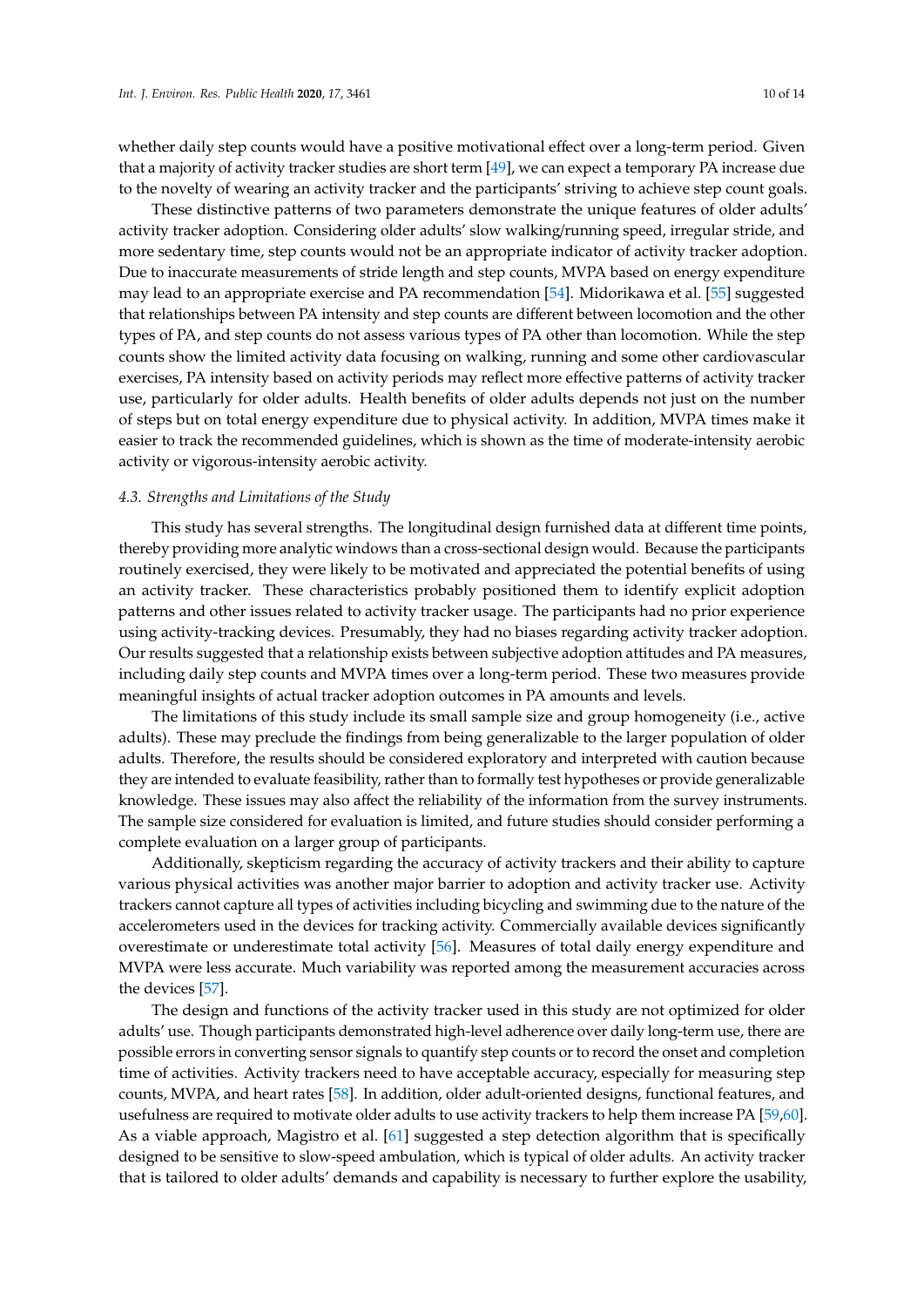feasibility, and validity of such devices. Finally, activity tracker experiments would be more appropriate in a laboratory setting than in a natural observational setting, which may include limited structured protocols regarding the evaluation and comparison of PA. Nevertheless, free-living conditions with unstructured scenarios can provide valuable insights into the adoption of activity trackers.

# **5. Conclusions**

This study has made the following primary contributions: (a) we contrasted active seniors' activity tracker adoption attitudes with actual PA measures to understand how subjective adoption attitudes are reflected in older adults' usage of activity trackers, and (b) we uncovered previously underreported longitudinal changes regarding the adoption effect in older adults' PA levels.

In this study, we attempted to verify the adoption patterns implied from the subjective, construct-based survey and to compare them to measures of actual PA performance from activity tracker use. The results contributed to an evaluation of activity tracker adoption in a longitudinal way. Prior research has shown that the adoption of an activity tracker encourages both continuous and accumulated increases in PA and is associated with health benefits. However, it is unknown whether subjective positive attitudes are reflected in the improvement of PA performance or how participants' performances can vary when highlighting the value of an accumulated period of long-term activity tracker adoption. Our results confirmed that similar adoption patterns were shown in both subjective adoption attitudes and actual PA measures. The results support the development of better activity tracker designs and motivational intervention for long-term use.

**Author Contributions:** B.C.L. conceptualized and prepared this article as the first author and designed and conducted the experiment. J.X. and T.A. collected and analyzed data. S.-H.K. provided lots of ideas for this article and contributed to manuscript revision. All authors wrote the paper; B.C.L. wrote an original draft, and J.X., T.A., and S.-H.K. reviewed and edited mainly the manuscript content. S.-H.K. secured funding to conduct the experiment and to publish the paper. All authors have read and agreed to the published version of the manuscript.

**Funding:** This research and APC was funded by Texas A&M University – Corpus Christi Research Enhancement Grant, grant number 282625-1171 and National Research Foundation of Korea Grant, grant number NRF-2019R1C1C1005508.

**Conflicts of Interest:** The authors declare no conflict of interest.

# **References**

- <span id="page-10-0"></span>1. Cooney, G.M.; Dwan, K.; Greig, C.A.; Lawlor, D.A.; Rimer, J.; Waugh, F.R.; McMurdo, M.; Mead, G.E. Exercise for depression. *Cochrane Database Syst. Rev.* **2013**, *9*, CD004366.
- <span id="page-10-1"></span>2. Blumenthal, J.A.; Babyak, M.A.; Moore, K.A.; Craighead, W.E.; Herman, S.; Khatri, P.; Waugh, R.; Napolitano, M.A.; Forman, L.M.; Appelbaum, M. Effects of exercise training on older patients with major depression. *Arch. Intern. Med.* **1999**, *159*, 2349–2356. [\[CrossRef\]](http://dx.doi.org/10.1001/archinte.159.19.2349) [\[PubMed\]](http://www.ncbi.nlm.nih.gov/pubmed/10547175)
- <span id="page-10-2"></span>3. Hales, C.M.; Carroll, M.D.; Fryar, C.D.; Ogden, C.L. *Prevalence of Obesity Among Adults and Youth: United States, 2015–2016*; US Department of Health and Human Services, Centers for Disease Control and Prevention, National Center for Health Statistics: Hyattsville, MD, USA, 2017.
- <span id="page-10-5"></span>4. Harvey, J.A.; Chastin, S.F.; Skelton, D.A. How sedentary are older people? A systematic review of the amount of sedentary behavior. *J. Aging Phys. Act.* **2015**, *23*, 471–487. [\[CrossRef\]](http://dx.doi.org/10.1123/japa.2014-0164) [\[PubMed\]](http://www.ncbi.nlm.nih.gov/pubmed/25387160)
- <span id="page-10-3"></span>5. US Department of Health and Human Service Physical Activity Guidelines for Americans: Be Active, Healthy, and Happy! Available online: https://www.hhs.gov/fitness/resource-center/[facts-and-statistics](https://www.hhs.gov/fitness/resource-center/facts-and-statistics/index.html)/index.html (accessed on 8 November 2019).
- <span id="page-10-4"></span>6. Carroll, M.D.; Fakhouri, T.H.; Flegal, K.M.; Kit, B.K.; Ogden, C.L. Prevalence of obesity among older adults in the United States, 2007–2010. *NCHS Data Brief.* **2012**, *106*, 1–8.
- <span id="page-10-6"></span>7. Visser, M.; Brychta, R.J.; Chen, K.Y.; Koster, A. Self-reported adherence to the physical activity recommendation and determinants of misperception in older adults. *J. Aging Phys. Act.* **2014**, *22*, 226–234. [\[CrossRef\]](http://dx.doi.org/10.1123/japa.2012-0219)
- <span id="page-10-7"></span>8. Chodzko-Zajko, W.J.; Proctor, D.N.; Singh, M.A.F.; Minson, C.T.; Nigg, C.R.; Salem, G.J.; Skinner, J.S. Exercise and physical activity for older adults. *Med. Sci. Sports Exerc.* **2009**, *41*, 1510–1530. [\[CrossRef\]](http://dx.doi.org/10.1249/MSS.0b013e3181a0c95c)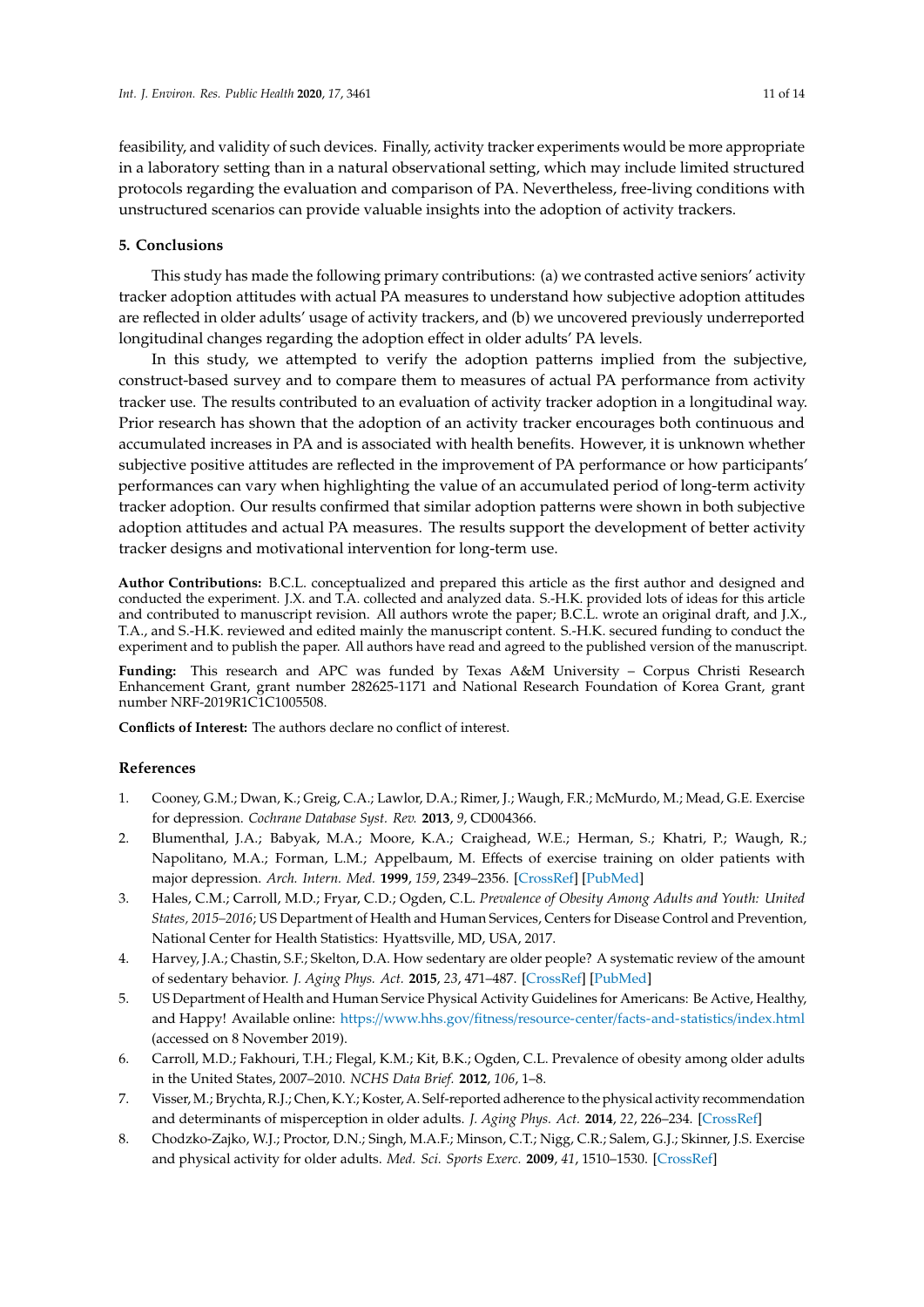- <span id="page-11-0"></span>9. Jefferis, B.J.; Sartini, C.; Lee, I.-M.; Choi, M.; Amuzu, A.; Gutierrez, C.; Casas, J.P.; Ash, S.; Lennnon, L.T.; Wannamethee, S.G. Adherence to physical activity guidelines in older adults, using objectively measured physical activity in a population-based study. *BMC Public Health* **2014**, *14*, 382–391. [\[CrossRef\]](http://dx.doi.org/10.1186/1471-2458-14-382)
- <span id="page-11-1"></span>10. Center for Disease Control and Prevention Adult Participation in Aerobic and Muscle-Strengthening Physical Activities —United States. 2011. Available online: https://[www.cdc.gov](https://www.cdc.gov/mmwr/preview/mmwrhtml/mm6217a2.htm)/mmwr/preview/mmwrhtml/ [mm6217a2.htm](https://www.cdc.gov/mmwr/preview/mmwrhtml/mm6217a2.htm) (accessed on 4 November 2019).
- <span id="page-11-2"></span>11. Theou, O.; Jakobi, J.M.; Vandervoort, A.A.; Jones, G.R. A comparison of physical activity (PA) assessment tools across levels of frailty. *Arch. Gerontol. Geriatr.* **2012**, *54*, e307–e314. [\[CrossRef\]](http://dx.doi.org/10.1016/j.archger.2011.12.005)
- <span id="page-11-3"></span>12. Gobbens, R.J.; Luijkx, K.G.; Wijnen-Sponselee, M.T.; Schols, J.M. In search of an integral conceptual definition of frailty: Opinions of experts. *J. Am. Med. Dir. Assoc.* **2010**, *11*, 338–343. [\[CrossRef\]](http://dx.doi.org/10.1016/j.jamda.2009.09.015) [\[PubMed\]](http://www.ncbi.nlm.nih.gov/pubmed/20511101)
- <span id="page-11-4"></span>13. Fried, L.P.; Tangen, C.M.; Walston, J.; Newman, A.B.; Hirsch, C.; Gottdiener, J.; Seeman, T.; Tracy, R.; Kop, W.J.; Burke, G. Frailty in older adults: Evidence for a phenotype. *J. Gerontol. A Biol. Sci. Med. Sci.* **2001**, *56*, M146–M157. [\[CrossRef\]](http://dx.doi.org/10.1093/gerona/56.3.M146)
- <span id="page-11-5"></span>14. Mulasso, A.; Brustio, P.R.; Rainoldi, A.; Zia, G.; Feletti, L.; N'dja, A.; Del Signore, S.; Poggiogalle, E.; Luisi, F.; Donini, L.M. A comparison between an ICT tool and a traditional physical measure for frailty evaluation in older adults. *BMC Geriatr.* **2019**, *19*, 88–100. [\[CrossRef\]](http://dx.doi.org/10.1186/s12877-019-1089-z) [\[PubMed\]](http://www.ncbi.nlm.nih.gov/pubmed/30898096)
- <span id="page-11-6"></span>15. Hakim, A.A.; Petrovitch, H.; Burchfiel, C.M.; Ross, G.W.; Rodriguez, B.L.; White, L.R.; Yano, K.; Curb, J.D.; Abbott, R.D. Effects of walking on mortality among nonsmoking retired men. *N. Engl. J. Med.* **1998**, *338*, 94–99. [\[CrossRef\]](http://dx.doi.org/10.1056/NEJM199801083380204) [\[PubMed\]](http://www.ncbi.nlm.nih.gov/pubmed/9420340)
- <span id="page-11-7"></span>16. Hupin, D.; Roche, F.; Gremeaux, V.; Chatard, J.-C.; Oriol, M.; Gaspoz, J.-M.; Barthélémy, J.-C.; Edouard, P. Even a low-dose of moderate-to-vigorous physical activity reduces mortality by  $22\%$  in adults aged≥ 60 years: A systematic review and meta-analysis. *Br. J. Sports Med.* **2015**, *49*, 1262–1267. [\[CrossRef\]](http://dx.doi.org/10.1136/bjsports-2014-094306) [\[PubMed\]](http://www.ncbi.nlm.nih.gov/pubmed/26238869)
- <span id="page-11-8"></span>17. Yamamoto, N.; Miyazaki, H.; Shimada, M.; Nakagawa, N.; Sawada, S.S.; Nishimuta, M.; Kimura, Y.; Kawakami, R.; Nagayama, H.; Asai, H. Daily step count and all-cause mortality in a sample of Japanese elderly people: A cohort study. *BMC Public Health* **2018**, *18*, 540. [\[CrossRef\]](http://dx.doi.org/10.1186/s12889-018-5434-5)
- <span id="page-11-9"></span>18. Tudor-Locke, C.; Craig, C.L.; Aoyagi, Y.; Bell, R.C.; Croteau, K.A.; De Bourdeaudhuij, I.; Ewald, B.; Gardner, A.W.; Hatano, Y.; Lutes, L.D. How many steps/day are enough? For older adults and special populations. *Int. J. Behav. Nutr. Phys. Act.* **2011**, *8*, 80–87. [\[CrossRef\]](http://dx.doi.org/10.1186/1479-5868-8-80) [\[PubMed\]](http://www.ncbi.nlm.nih.gov/pubmed/21798044)
- <span id="page-11-10"></span>19. Tudor-Locke, C.; Johnson, W.D.; Katzmarzyk, P.T. Relationship between accelerometer-determined steps/day and other accelerometer outputs in US adults. *J. Phys. Act. Health* **2011**, *8*, 410–419. [\[CrossRef\]](http://dx.doi.org/10.1123/jpah.8.3.410)
- <span id="page-11-11"></span>20. Mercer, K.; Giangregorio, L.; Schneider, E.; Chilana, P.; Li, M.; Grindrod, K. Acceptance of commercially available wearable activity trackers among adults aged over 50 and with chronic illness: A mixed-methods evaluation. *JMIR MHealth UHealth* **2016**, *4*, e7. [\[CrossRef\]](http://dx.doi.org/10.2196/mhealth.4225)
- <span id="page-11-20"></span>21. Michie, S.; Abraham, C.; Whittington, C.; McAteer, J.; Gupta, S. Effective techniques in healthy eating and physical activity interventions: A meta-regression. *Health Psychol.* **2009**, *28*, 690–701. [\[CrossRef\]](http://dx.doi.org/10.1037/a0016136)
- <span id="page-11-12"></span>22. Lyons, E.J.; Lewis, Z.H.; Mayrsohn, B.G.; Rowland, J.L. Behavior change techniques implemented in electronic lifestyle activity monitors: A systematic content analysis. *J. Med. Internet Res.* **2014**, *16*, e192. [\[CrossRef\]](http://dx.doi.org/10.2196/jmir.3469)
- <span id="page-11-13"></span>23. Herrmann, L.K.; Kim, J. The fitness of apps: A theory-based examination of mobile fitness app usage over 5 months. *Mhealth* **2017**, *3*, 2–11. [\[CrossRef\]](http://dx.doi.org/10.21037/mhealth.2017.01.03)
- <span id="page-11-14"></span>24. Ledger, D.; McCaffrey, D. Inside Wearables: How the Science of Human Behavior Change Offers the Secret to Long-Term Engagement. *Endeavour Partners LLC*. 2014. Available online: http://[endeavourpartners.net](http://endeavourpartners.net/assets/Wearables-and-the-Science-of-Human-Behavior-Change-EP4.pdf)/ assets/[Wearables-and-the-Science-of-Human-Behavior-Change-EP4.pdf](http://endeavourpartners.net/assets/Wearables-and-the-Science-of-Human-Behavior-Change-EP4.pdf) (accessed on 11 November 2019).
- <span id="page-11-15"></span>25. AARP Building a Better Tracker: Older Consumers Weigh in on Activity and Sleep Monitoring Devices 2015. Available online: https://www.aarp.org/content/dam/aarp/home-and-family/[personal-technology](https://www.aarp.org/content/dam/aarp/home-and-family/personal-technology/2015-07/innovation-50-project-catalyst-tracker-study-AARP.pdf)/2015-07/ [innovation-50-project-catalyst-tracker-study-AARP.pdf](https://www.aarp.org/content/dam/aarp/home-and-family/personal-technology/2015-07/innovation-50-project-catalyst-tracker-study-AARP.pdf) (accessed on 1 March 2020).
- <span id="page-11-16"></span>26. Fox, S.; Duggan, M. Health online 2013. Washington, DC: Pew Research Center. Available online: http://[www.pewinternet.org](http://www.pewinternet.org/Reports/2013/Health-online.aspx)/Reports/2013/Health-online.aspx (accessed on 10 March 2020).
- <span id="page-11-17"></span>27. Karapanos, E.; Gouveia, R.; Hassenzahl, M.; Forlizzi, J. Wellbeing in the making: Peoples' experiences with wearable activity trackers. *Psychol. Well Being* **2016**, *6*, 4. [\[CrossRef\]](http://dx.doi.org/10.1186/s13612-016-0042-6) [\[PubMed\]](http://www.ncbi.nlm.nih.gov/pubmed/27376017)
- <span id="page-11-18"></span>28. Ridgers, N.D.; McNarry, M.A.; Mackintosh, K.A. Feasibility and effectiveness of using wearable activity trackers in youth: A systematic review. *JMIR MHealth UHealth* **2016**, *4*, e129. [\[CrossRef\]](http://dx.doi.org/10.2196/mhealth.6540)
- <span id="page-11-19"></span>29. Preusse, K.C.; Mitzner, T.L.; Fausset, C.B.; Rogers, W.A. Older adults' acceptance of activity trackers. *J. Appl. Gerontol.* **2017**, *36*, 127–155. [\[CrossRef\]](http://dx.doi.org/10.1177/0733464815624151) [\[PubMed\]](http://www.ncbi.nlm.nih.gov/pubmed/26753803)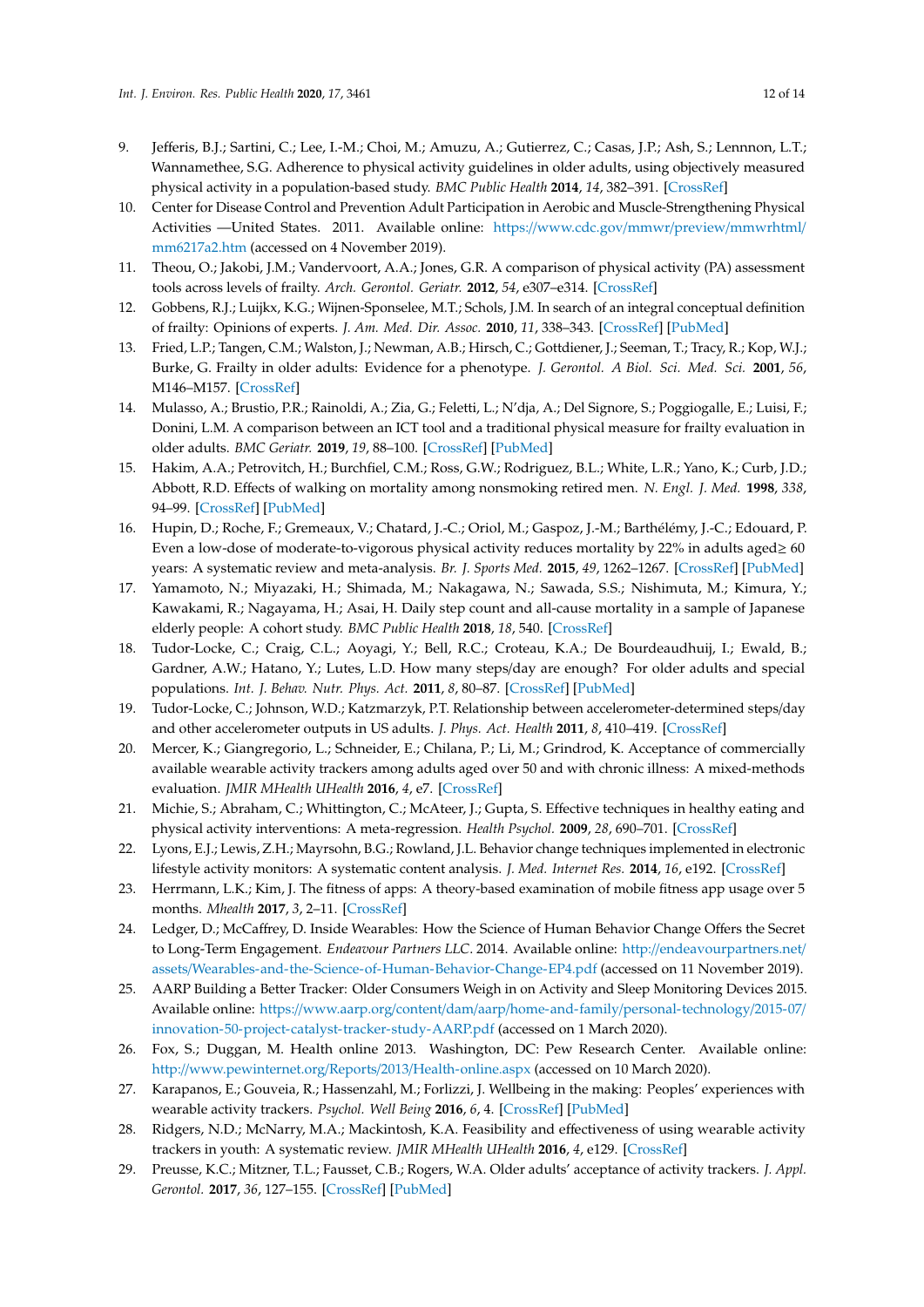- <span id="page-12-11"></span>30. Schlomann, A. A case study on older adults' long-term use of an activity tracker. *Gerontechnology* **2017**, *16*, 115–124. [\[CrossRef\]](http://dx.doi.org/10.4017/gt.2017.16.2.007.00)
- <span id="page-12-0"></span>31. Rasche, P.; Wille, M.; Theis, S.; Schäefer, K.; Schlick, C.M.; Mertens, A. Activity tracker and elderly. In Proceedings of the 2015 IEEE International Conference on Computer and Information Technology; Ubiquitous Computing and Communications; Dependable, Autonomic and Secure Computing, Pervasive Intelligence and Computing, Liverpool, UK, 26–28 October 2015; IEEE: Piscataway, NJ, USA, 2015; pp. 1411–1416.
- <span id="page-12-1"></span>32. Lazar, A.; Koehler, C.; Tanenbaum, J.; Nguyen, D.H. Why we use and abandon smart devices. In Proceedings of the 2015 ACM International Joint Conference on Pervasive and Ubiquitous Computing, New York, NY, USA, 12–16 September 2015; ACM: New York, NY, USA, 2015; pp. 635–646.
- <span id="page-12-2"></span>33. King, W.R.; He, J. A meta-analysis of the technology acceptance model. *Inf. Manag.* **2006**, *43*, 740–755. [\[CrossRef\]](http://dx.doi.org/10.1016/j.im.2006.05.003)
- <span id="page-12-3"></span>34. Venkatesh, V.; Thong, J.Y.; Xu, X. Unified theory of acceptance and use of technology: A synthesis and the road ahead. *J. Assoc. Inf. Syst.* **2016**, *17*, 328–376. [\[CrossRef\]](http://dx.doi.org/10.17705/1jais.00428)
- <span id="page-12-4"></span>35. Paffenbarger, R.; Wing, A.; Hyde, R. Paffenbarger physical activity questionnaire. *Am. J. Epidemiol.* **1978**, *108*, 161–175. [\[CrossRef\]](http://dx.doi.org/10.1093/oxfordjournals.aje.a112608)
- <span id="page-12-5"></span>36. Pecoraro, R.E.; Inui, T.S.; Chen, M.S.; Plorde, D.K.; Heller, J.L. Validity and reliability of a self-administered health history questionnaire. *Public Health Rep.* **1979**, *94*, 231–238.
- <span id="page-12-6"></span>37. Li, H.; Wu, J.; Gao, Y.; Shi, Y. Examining individuals' adoption of healthcare wearable devices: An empirical study from privacy calculus perspective. *Int. J. Med. Inf.* **2016**, *88*, 8–17. [\[CrossRef\]](http://dx.doi.org/10.1016/j.ijmedinf.2015.12.010)
- <span id="page-12-7"></span>38. Tudor-Locke, C.; Schuna, J.M., Jr.; Barreira, T.V.; Mire, E.F.; Broyles, S.T.; Katzmarzyk, P.T.; Johnson, W.D. Normative steps/day values for older adults: NHANES 2005–2006. *J. Gerontol. Ser. Biomed. Sci. Med. Sci.* **2013**, *68*, 1426–1432. [\[CrossRef\]](http://dx.doi.org/10.1093/gerona/glt116)
- <span id="page-12-8"></span>39. McMahon, S.K.; Lewis, B.; Oakes, M.; Guan, W.; Wyman, J.F.; Rothman, A.J. Older adults' experiences using a commercially available monitor to self-track their physical activity. *JMIR MHealth UHealth* **2016**, *4*, e35–e45. [\[CrossRef\]](http://dx.doi.org/10.2196/mhealth.5120) [\[PubMed\]](http://www.ncbi.nlm.nih.gov/pubmed/27076486)
- <span id="page-12-9"></span>40. Bland, J.M.; Altman, D.G. Measuring agreement in method comparison studies. *Stat. Methods Med. Res.* **1999**, *8*, 135–160. [\[CrossRef\]](http://dx.doi.org/10.1177/096228029900800204)
- <span id="page-12-10"></span>41. Paffenbarger, J.R.; Blair, S.N.; Lee, I.-M.; Hyde, R.T. Measurement of physical activity to assess health effects in free-living populations. *Med. Sci. Sports Exerc.* **1993**, *25*, 60–70. [\[CrossRef\]](http://dx.doi.org/10.1249/00005768-199301000-00010) [\[PubMed\]](http://www.ncbi.nlm.nih.gov/pubmed/8423758)
- <span id="page-12-12"></span>42. Samuels, T.Y.; Raedeke, T.D.; Mahar, M.T.; Karvinen, K.H.; DuBose, K.D. A randomized controlled trial of continuous activity, short bouts, and a 10,000 step guideline in inactive adults. *Prev. Med.* **2011**, *52*, 120–125. [\[CrossRef\]](http://dx.doi.org/10.1016/j.ypmed.2010.12.001)
- <span id="page-12-13"></span>43. Nahum-Shani, I.; Smith, S.N.; Spring, B.J.; Collins, L.M.; Witkiewitz, K.; Tewari, A.; Murphy, S.A. Just-in-time adaptive interventions (JITAIs) in mobile health: Key components and design principles for ongoing health behavior support. *Ann. Behav. Med.* **2018**, *52*, 446–462. [\[CrossRef\]](http://dx.doi.org/10.1007/s12160-016-9830-8) [\[PubMed\]](http://www.ncbi.nlm.nih.gov/pubmed/27663578)
- <span id="page-12-14"></span>44. Munson, S.A.; Consolvo, S. Exploring goal-setting, rewards, self-monitoring, and sharing to motivate physical activity. In Proceedings of the 2012 6th International Conference on Pervasive Computing Technologies for Healthcare (Pervasivehealth) and Workshops, San Diego, CA, USA, 12 April 2012; IEEE: Piscataway, NJ, USA, 2012; pp. 25–32.
- <span id="page-12-15"></span>45. Sung, J.; Christensen, H.I.; Grinter, R.E. Robots in the wild: Understanding long-term use. In Proceedings of the 4th ACM/IEEE International Conference on Human Robot Interaction, New York, NY, USA, 15 March 2009; ACM: New York, NY, USA, 2009; pp. 45–52.
- <span id="page-12-16"></span>46. Mutsuddi, A.U.; Connelly, K. Text messages for encouraging physical activity Are they effective after the novelty effect wears off? In Proceedings of the 2012 6th International Conference on Pervasive Computing Technologies for Healthcare (PervasiveHealth) and Workshops, San Diego, CA, USA, 21–24 May 2012; IEEE: Piscataway, NJ, USA, 2012; pp. 33–40.
- <span id="page-12-17"></span>47. Le Hello, C.; Trombert, B.; Morel, A.; Chieh, A.; Brouard, B.; Boissier, C. Performance analysis of walking of 10,000 regular users of a connected activity tracker. *JMV J. Médecine Vasc.* **2018**, *43*, 231–237. [\[CrossRef\]](http://dx.doi.org/10.1016/j.jdmv.2018.04.001)
- 48. Newton, R.L.; Dubbert, P.M.; Johnson, W.D.; Hickson, D.A.; Ainsworth, B.; Carithers, T.; Taylor, H.; Wyatt, S.; Tudor-Locke, C. Pedometer determined physical activity tracks in African American adults: The Jackson Heart Study. *Int. J. Behav. Nutr. Phys. Act.* **2012**, *9*, 44–51. [\[CrossRef\]](http://dx.doi.org/10.1186/1479-5868-9-44) [\[PubMed\]](http://www.ncbi.nlm.nih.gov/pubmed/22512833)
- <span id="page-12-18"></span>49. Feito, Y.; Hornbuckle, L.M.; Reid, L.A.; Crouter, S.E. Effect of ActiGraph's low frequency extension for estimating steps and physical activity intensity. *PLoS ONE* **2017**, *12*, e0188242. [\[CrossRef\]](http://dx.doi.org/10.1371/journal.pone.0188242)